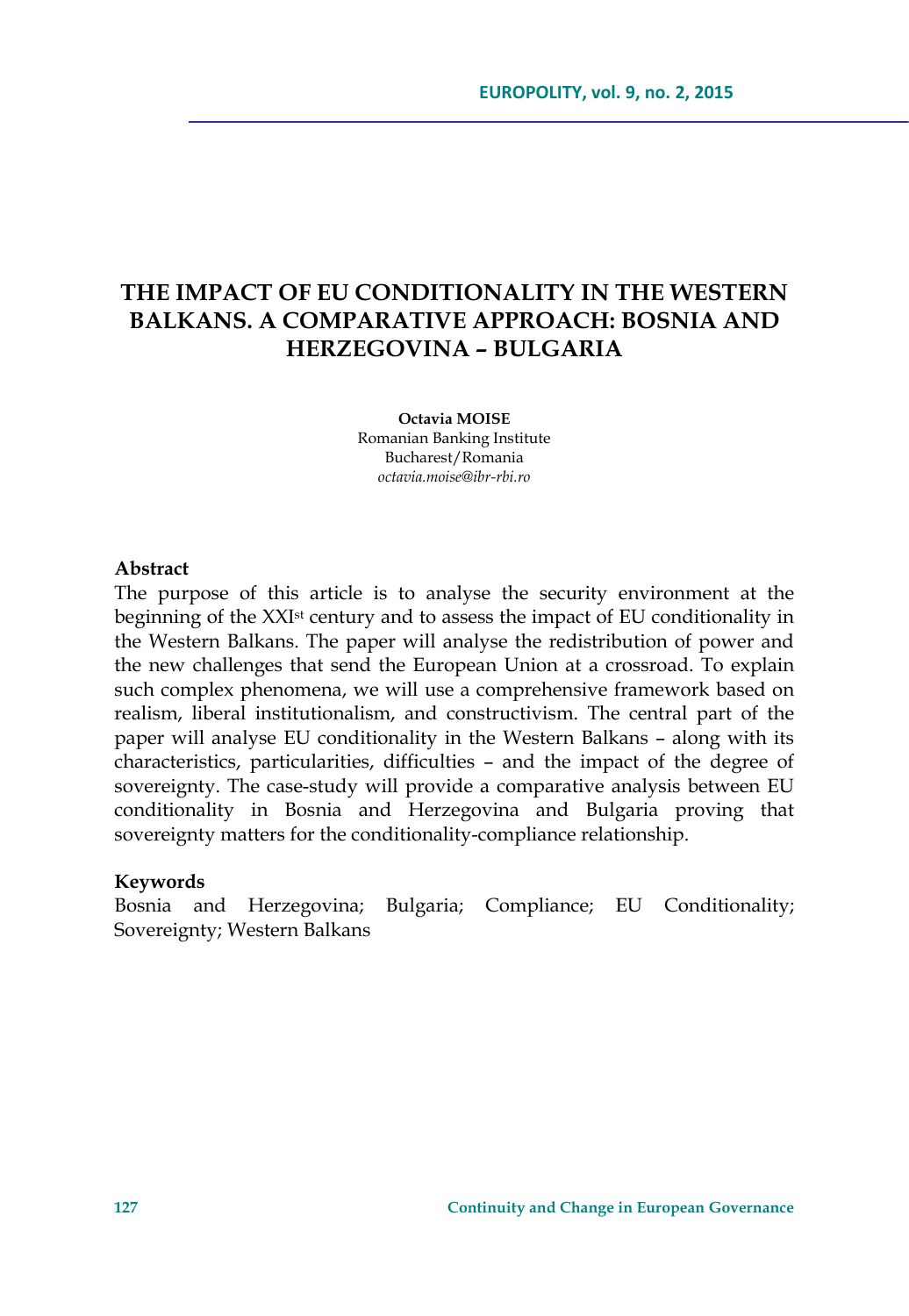## **1. INTRODUCTION**

After the collapse of communism, the dissolutions of the Soviet Union and Yugoslavia, and the beginning of reforms to consolidate liberal democracy and market economy, the European Union's reaction has been to offer the possibility of EU membership to ten Eastern European states in 1993 and to five Western Balkans states in 2000. All waves of enlargement "including the historic expansion in 2004" mark "the reunification of Europe after decades of division"1.

"The security of Europe depends on stability in the Balkans. They are also a test-case for Europe's enhanced Common Foreign and Security Policy. Nowhere more than the Balkans is the EU expected to deliver" (Solana 2001) said Javier Solana, the High Representative for the Common Foreign and Security Policy more than a decade ago, in 2001. Unfortunately, the Balkans are not a priority anymore, as the EU faces new types of both internal and external challenges. In the Western Balkans, there were two external interventions, in Bosnia and Herzegovina and Kosovo, "and outside powers imposed settlements underpinned by internationally-controlled institutions" (Oproiu 2015, 2). Nowadays, the security agenda of the European Union is affected by different types of internal and external crises and the Balkans seem to disappear from the priorities, although their road to the EU is still incomplete. If we consider only the recent past, the EU has been struggling with institutional and political crises like the Centre – Periphery debate, two speed Europe / first class or second class members of the EU, the euro-crisis, the new members – old members debate on enlargement, the GREXIT, the refugee's crisis and the list could continue. Still, the EU has a series of difficulties in sustaining a coherent long-term strategy regarding the region.

The framework gets fuzzier if we think at the international system, that faces a stage of transition, with a non linear path of its consequences like the rise of new emerging powers, unpredictable consequences of globalization, a shift of wealth and economic power from West to East, a diffusion of power between non-state actors, etc. We are in a stage of transition that began more than twenty years ago with the dissolution of the former USSR, and reached the East of the Mediterranean, Middle East and North Africa, indicating a reshaping of the power equilibrium.

<sup>1</sup> http://ec.europa.eu/enlargement/policy/from-6-to-28-members/index\_en.htm.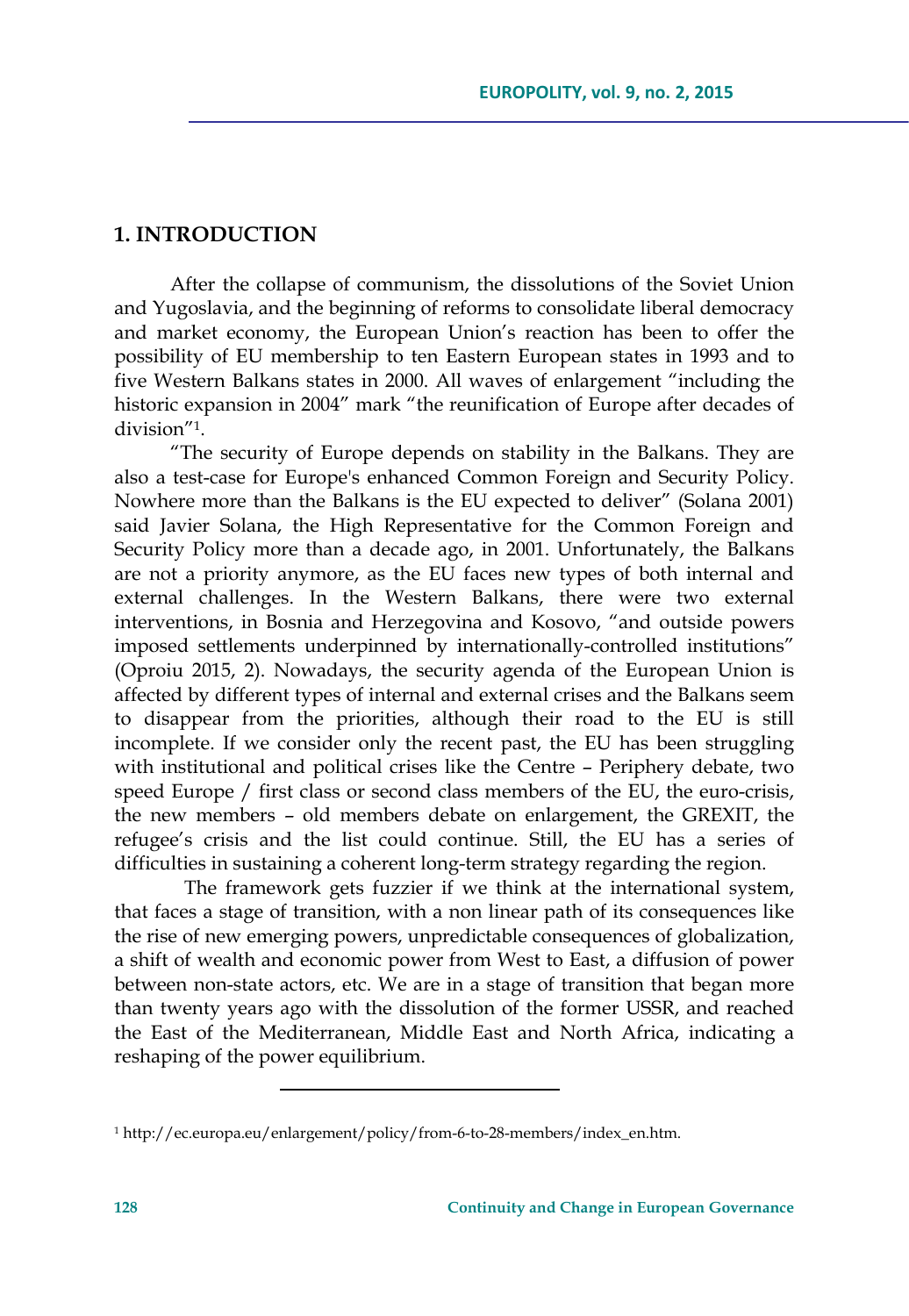In the view of V. Secares, the first phase of this transition started with the strategic withdrawal of the USSR from Eastern Europe, by changing the configuration of the political and strategic system in the Euro-Atlantic area, leading to the reunification of Germany; it is indeed a surprise that the second phase of this transition started also with economic, political and strategic repositioning in the Euro-Atlantic area (marked by the economic-financial crisis, tensions among EU members because of different projects on the future of the EU) and continued with the Arab Spring, the crisis in the East of the Mediterranean, the Middle East, North Africa and more recently with the annexation of Crimea by Russia, the actions of ISIL and the refugees crisis (Secares 2014).

This transition is reshaping the world order and in this context we have to analyse the future of the Western Balkans, bearing in mind the fact that the present process is reshaping the geopolitical map of the world through new coalitions and new positions. The prospect of EU accession was linked to the ability to set standards of democratic governance and for the Western Balkans to consolidate statehood structures after the Yugoslav wars of secession in the 1990s.

### **2. METHODOLOGY/RESEARCH GOALS**

The purpose of this paper is to analyse the security environment of the EU at the beginning of the XXIst century and to assess the impact of EU conditionality in the Western Balkans<sup>1</sup>.

The research question refers to the degree in which sovereignty influences the conditionality-compliance dynamic in Western Balkans. We will explain *how* the statehood of a candidate country influences EU conditionality and domestic compliance.

The hypothesis is that sovereignty matters for the conditionalitycompliance relationship. For a better understanding of how sovereignty matters, we will make the difference between states with contested sovereignty and states with uncontested sovereignty. In countries with

<u> 1989 - Johann Barn, mars eta inperiodo</u>

<sup>1</sup> Albania, Bosnia and Herzegovina, Croatia, Former Yugoslav Republic of Macedonia, Kosovo under UN Security Resolution 1244, Montenegro and Serbia, according to http://eeas.europa.eu/western\_balkans/index\_en.htm.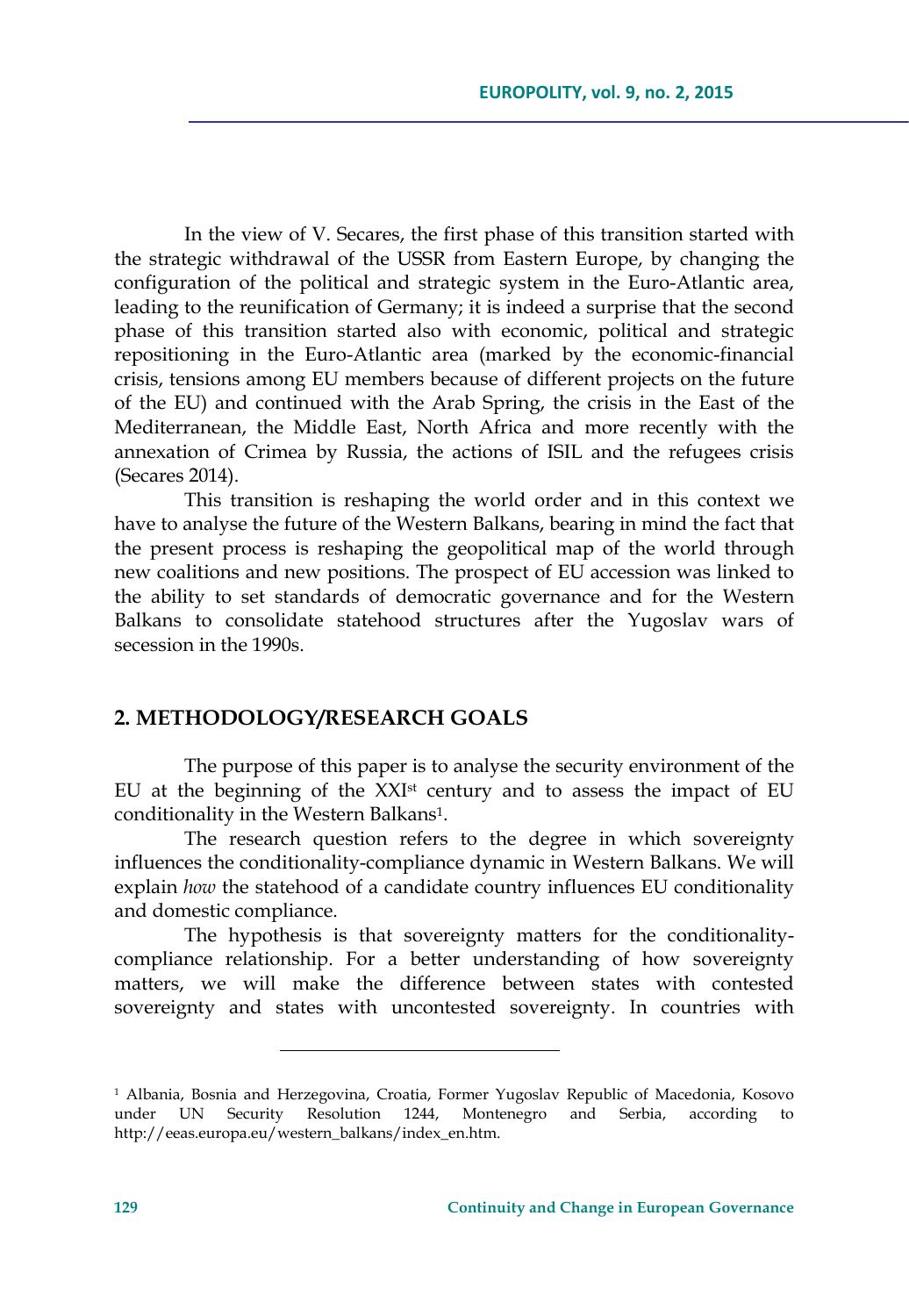contested sovereignty, EU conditionality may be more invasive, as it can intrude in the sovereignty of a candidate state, calling for a redefinition of internal and/or external statehood structures. In states with undisputed/uncontested sovereignty, the EU conditionality generates democratic and economic reforms, and compliance at national level is consensual and sustainable.

According to these categories we differentiated between two groups of cases: 1) Romania and Bulgaria (undisputed/uncontested sovereignty)<sup>1</sup> and 2) Bosnia and Herzegovina (BiH), Serbia, Montenegro, etc. (contested sovereignty). In the process of casing/case selection we decided that the "population" of the comparison would be Bulgaria and Bosnia and Herzegovina after 1990. The cases were selected according to the criteria indicated before (sovereignty); BiH represents a state with weak internal sovereignty, but strong external sovereignty, whereas Bulgaria represents a state of full sovereignty.

The main variable we will use sovereignty, in the sense that variation of the level of sovereignty is connected to the formation of the state and that sovereignty of a candidate state influences the specific conditions/criteria the EU imposes in exchange of the promise of membership. The sovereigntylinked EU criteria represent an additional layer of conditionality to the Copenhagen criteria requesting high democratic and economic standards (Noutcheva 2006).

### **3. THEORETICAL FRAMEWORK**

To approach such a complex environment, we need a theoretical framework encompassing realism, liberal institutionalism, and constructivism. On the one hand, we will use this framework in accordance with the recent debates in International Relations Theory (Fearon 2008; Jackson 2011) stating that the classical distinction between realism, neo-liberalism and constructivism is not sustainable anymore: "Realism versus liberalism versus constructivism focused too much on what some master explanatory variable in IR is supposed to be: power (according to realists), institutions or domestic

<sup>&</sup>lt;sup>1</sup> Although there were some incidents, it did not affect the state structure and they do not relate directly with conditionality.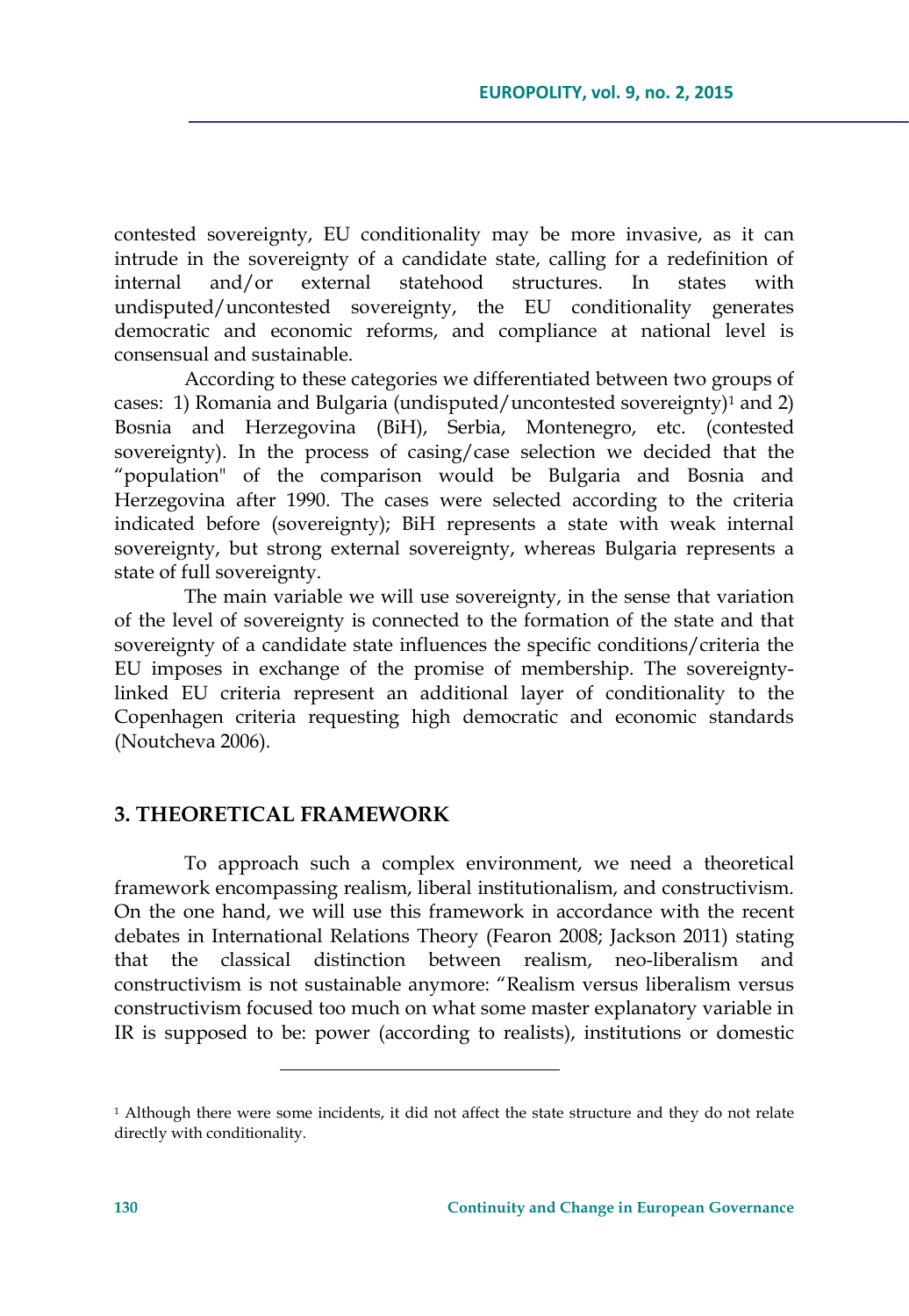preferences (for liberals), and norms (for constructivists)" (Fearon 2008). The author explains that it does not make sense anymore to find the best allpurpose explanatory variable, but to start from the things we want to explain and from the concrete problems we want to identify. They argue that there is not "an inevitable and necessary logical connection between object of study and methodological way of studying it" and that combining theory and methodology in new ways generated many interesting innovations (Jackson 2011). On the other hand, the analysis is a multi-level one and we will use the realist framework to explain that the recent events should be analysed in the framework of the redistribution of power, liberal institutionalism to underline the role of international organizations like the EU and the constructivist approach to explain how conditionality leads to socialization with norms, rules, procedures.

The realist approach states that power is divided in cycles of systemic power that last for 100 years, with a major power – the hegemonic one – holding "the key of the balance"; the transition to a new cycle of power usually occurs through a hegemonic war (Modelski 1987, 214).

We will refer to the transition of power theory, because it provides a framework to explain the events we are facing and possibly to envisage future directions of action. The international system is in a phase of transition to a new cycle of systemic power. The most relevant authors on the transition of power are A. F. K. Organski (1968, 339) - power transition theory, Robert Gilpin (1981) - hegemonic transition theory, George Modelski (1987, 214) – hegemonic cycle theory, Joshua Goldstein – long cycle theory, Charles Doran (2009) - cycle of relative power theory, Immanuel Wallerstein (2012) – world systems theory.

The phase of transition implies that "the tectonic plates of the global structure are moving" (Secares 2014) and a new geopolitical map will arise from the confrontation for power between the most important poles. According to the hegemonic cycle theory, we are in a stage of transition to a new cycle of power, "translated into a real tough game of power and power politics, shaping the new hegemonic structure of the 21<sup>st</sup> century" (Secares 2014).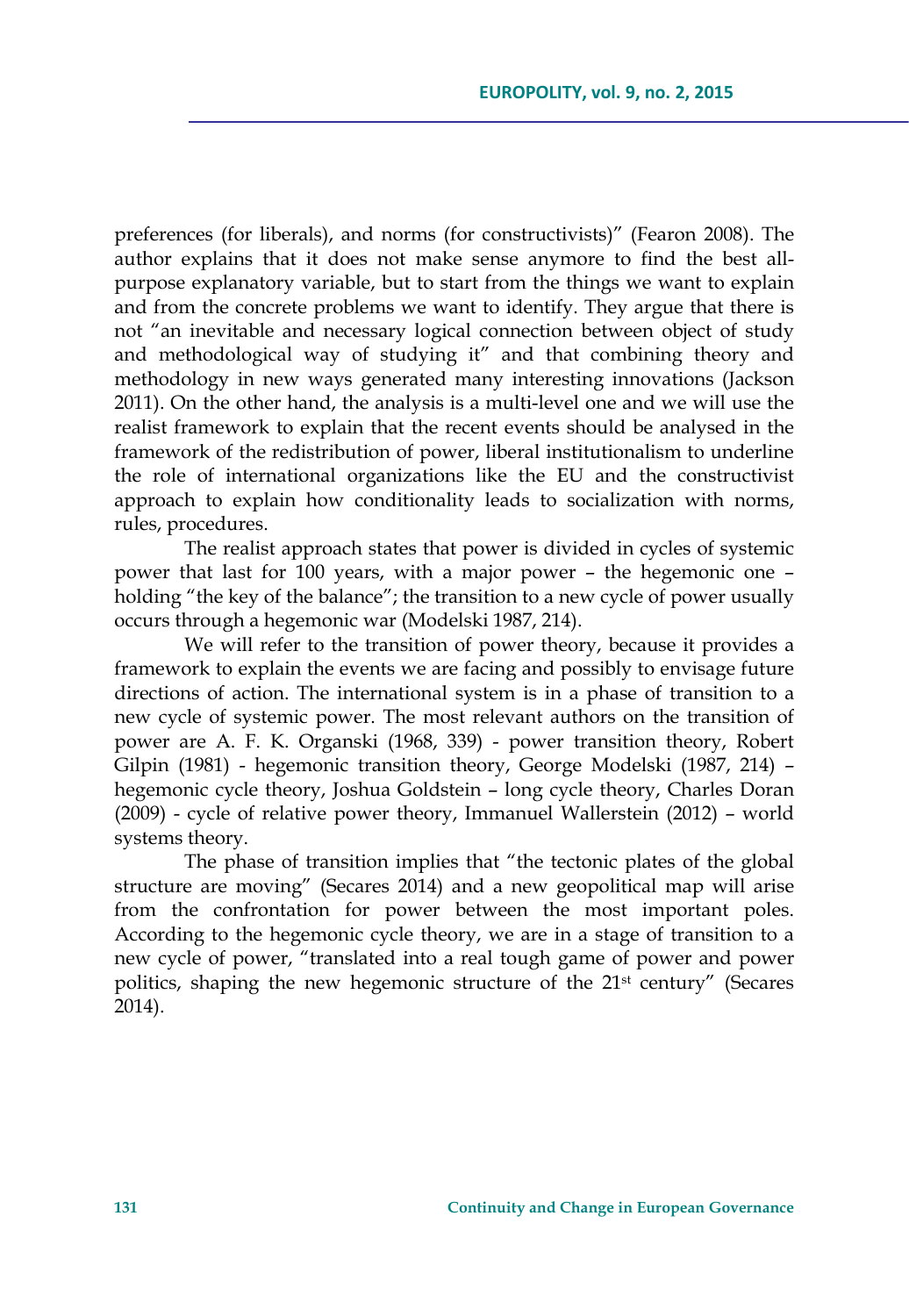| Hegemonic<br>cycle                            | Global war         | Strategic rival | <b>Strategic</b><br>rival<br>of the strategic<br>rival | <b>Successor</b><br>hegemon |
|-----------------------------------------------|--------------------|-----------------|--------------------------------------------------------|-----------------------------|
| Portugal<br>$(1517 -$<br>1580)                | 1585-1608          | Spain           | Great Britain<br><b>Netherlands</b>                    | <b>Netherlands</b>          |
| <b>Netherlands</b><br>$(1609 - 1713)$         | 1689-1713          | France          | <b>Netherlands</b><br>Great Britain                    | Great Britain               |
| <b>Britain</b><br>Great<br>$(1714 - 1815)$    | 1793-1815          | France          | Great Britain                                          | Great Britain               |
| <b>Britain</b><br>Great<br>$(1816 - 1945)$    | 1914-1918          | Germany         | Great Britain<br><b>USA</b>                            | <b>USA</b>                  |
| $(1946 -$<br><b>USA</b><br>1989/1991)         | 1947-1989/1991     | <b>USSR</b>     | USA.                                                   | <b>USA</b>                  |
| <b>USA</b><br>$(1989/1991 -$<br>present time) | $\overline{\cdot}$ | China           | USA                                                    | ???                         |

**Table no. 1** Hegemonic cycles of power at system level

*Source*: George Modelski, "The long cycle of Global Politics and The Nation State", 1978, *apud* Soare (2013)

Regarding the future configuration of power, C. Layne offers a wide range of patterns of systemic polarity based on the American pre-eminence (Layne 2011):

a) unipolarity - a passing "moment" in IR, a transition to multipolarity;

b) unipolarity - an unprecedented reality in IR stating the "American unipolar era";

c) globalization, nuclear weapons and irreversible changes of the system led it to a new structure; this systemic polarity approach has three aspects:

- 1. "uni-multipolarity"- the balance of power is diminished through the existence of one superpower, and reactivates (after the absence in the bipolar period) the regional balances of power;
- 2. "multi-multipolarity"- the systemic and regional levels are interfering;
- 3. "nonpolarity"- it highlights the idea that polarity became an obsolete concept in the new era of nonpolarity/a world dominated by many states having different types of power (Layne 2011).

The neorealist approach provides the means to understand why the Balkan countries' relations with the international system are different in terms of their sovereignty. It also provides the instruments to understand international action in the governance of protectorates and internally nonsovereign countries (Noutcheva 2006). For example, in the case of Bosnia in the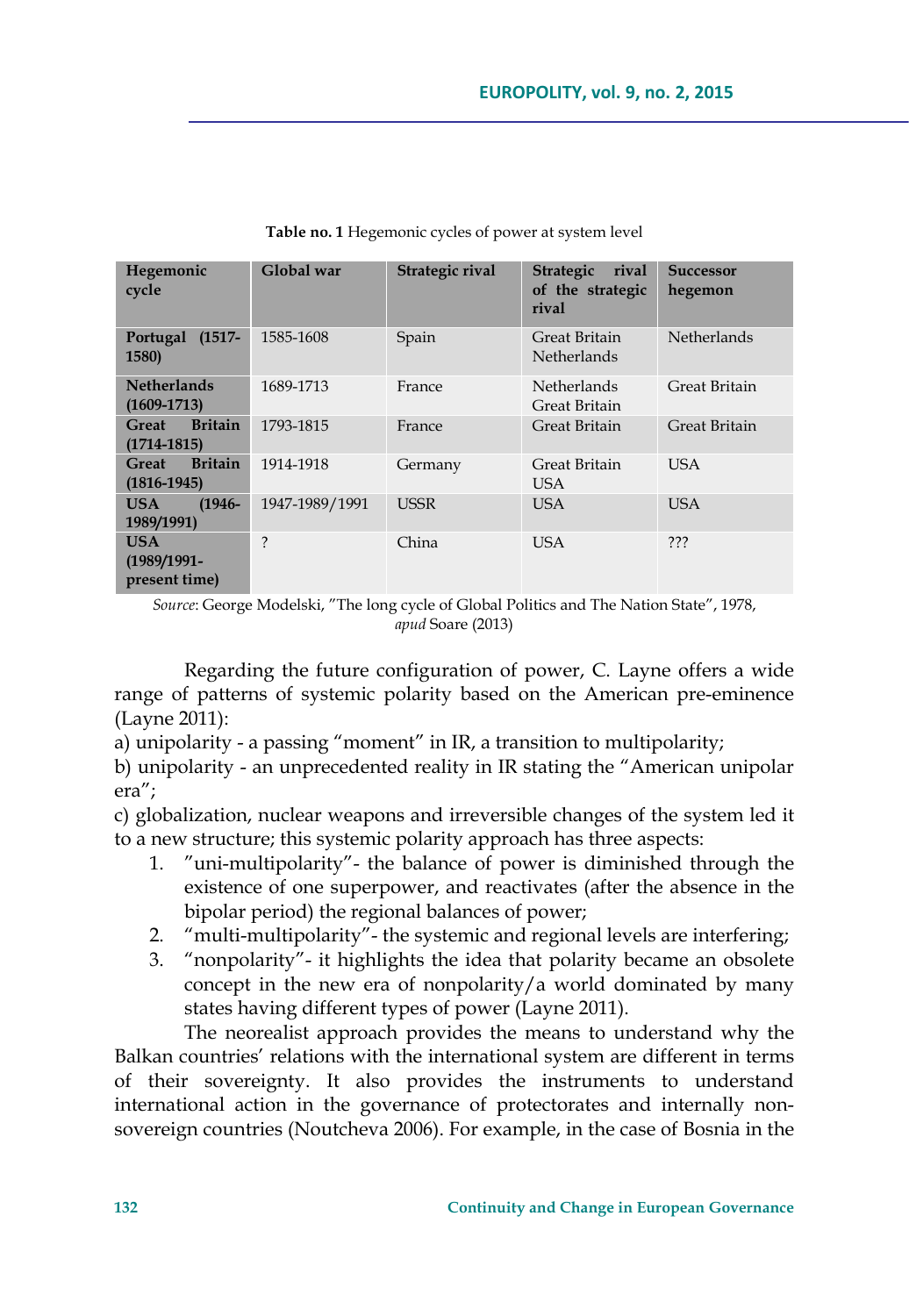early 2000s, the High Representative appointed by the international community who was also the EU Special Representative had the capacity to impose legislation and constrain officials if they did not cooperate, and to facilitate compliance with EU conditions (Knaus 2003, 60-74).

The liberal school of thought provides the instruments to explain the East European states' foreign policy orientation toward the West and their receptiveness to join the EU (Linden 1997, 164-191). When investigating external state behaviour through the lens of state-society relations, the liberal view offers primary importance "to the domestic social context in which state preferences are shaped" (Moravcsik 1997, 513-530). The liberal approach will explain the popular support for the EU across the Balkans.

The constructivist approach represented by Alexander Wendt, Emmanuel Adler, Friedrich Kratochwill and John Ruggie developed after the '90's from the struggle to explain social and political outcomes through contextualization. The theory argues that social interaction generates and develops identities, preferences, political structures (Wendt 1999). Applied to the subject of our analysis, this approach states that socialization generated by the Western presence in the Western Balkans has "created conditions for the host nation countries to adopt standards, norms and values convergent with those that NATO and EU hold dear" (Levkovska and Shane 2011).

Colin Hay argues that institutions are socially constructed mechanisms and that EU institutionalization is a political outcome that can be best explained through constructivism (Hay 2006). Constructivists believe that in the process of Europeanization, identities and perceptions generate new institutions in the attempt to "adapt" the Western Balkans to the EU accession criteria (Troncota 2010).

# **4. THE IMPACT OF EU CONDITIONALITY IN THE WESTERN BALKANS**

I. G. Bărbulescu defines Europeanization as follows: "regardless of the orientation of the process (top-down – from the centre downwards to the member states, bottom-up or bidirectional), it refers to both formal and informal establishment and dissemination of certain norms, principles, beliefs or attitudes related to the impact of the Community political system" (Bӑrbulescu 2009, 68). The difference between Europeanization and conditionality would reside in the fact that EU conditionality in respect to the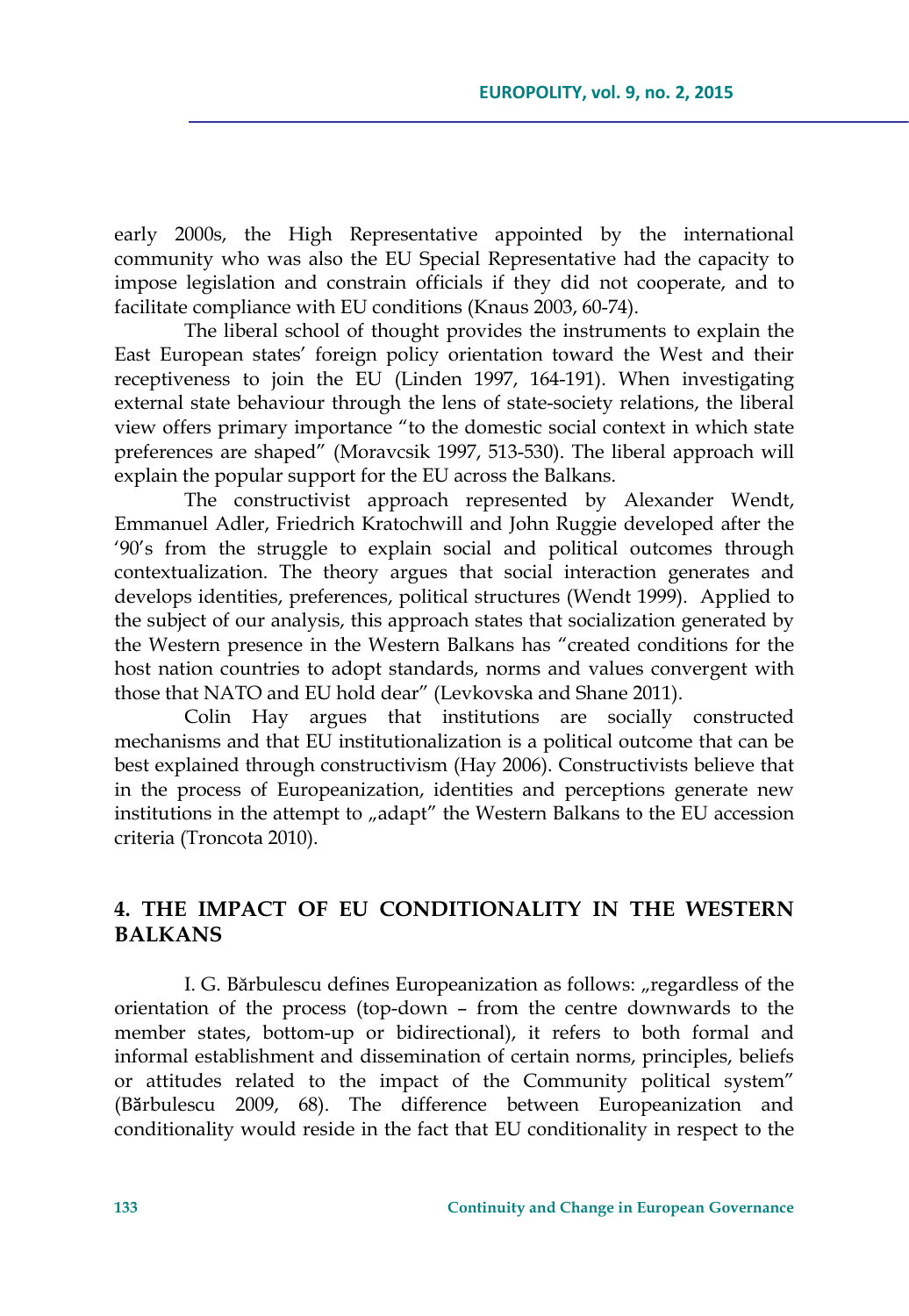Eastern enlargement is seen more as "Europeanization of candidate countries as a different category than Europeanization of member states" (Bӑrbulescu and Troncotӑ 2012).

Conditionality was defined as the EU's most important tool designed for candidate and potential candidate states in post-communist Europe (Anastasakis and Bechev 003), that developed gradually along with the evolution of the EU.

EU conditionality in the Balkan region is multidimensional (economicrelated criteria, political-related criteria, social-related criteria, security-related criteria) and multi-purpose (reconciliation, reconstruction, reform); the aims of EU conditionality in the Western Balkans were to integrate the Balkan states into the EU, to promote reforms, to prescribe criteria correlated to EU-granted benefits and to differentiate among countries (Noutcheva 2006).

The challenges of conditionality were encountered in creating sustainable reforms, the inability to generate local consensus about the need for reform and the inconsistencies between the priorities of the EU and the priorities of local populations. If we are to explain the causes we would have to think at the lack of regional input in shaping the priorities, which slows the process of creating reform, the underlying heterogeneity that exacerbates antagonism and the mix of bilateral and regional conditionality that leads to suspicion: "the stronger feel that they are delayed by the weaker countries and the weaker do not benefit from the progress of the stronger" (Anastasakis and Bechev 2003, 3).

The Balkan states have responded to EU conditionality in different degrees, with internal institutional and policy reforms in exchange of the prospect of membership. Also, these states are different with respect to their sovereignty, if we refer to domestic governance, independent of external actors – internal sovereignty and internationally recognized status –external sovereignty (Noutcheva 2006). We will explain how the statehood of a candidate country influences EU conditionality and domestic compliance.

In semi-sovereign states, EU conditionality may imply higher costs for compliance (from a rationalist approach) because it might intervene in the attributes of sovereignty of a candidate country inferring a redesign of internal or external statehood. Such action by the EU may lead to the perception of inconsistency in EU's policy. If the EU asks for compliance with sovereigntysensitive conditions, local consensus and domestic politics might be divided and fragmented, leading to opposition to EU conditionality (Micu 2013). In states with uncontested sovereignty, EU conditionality implies democratic and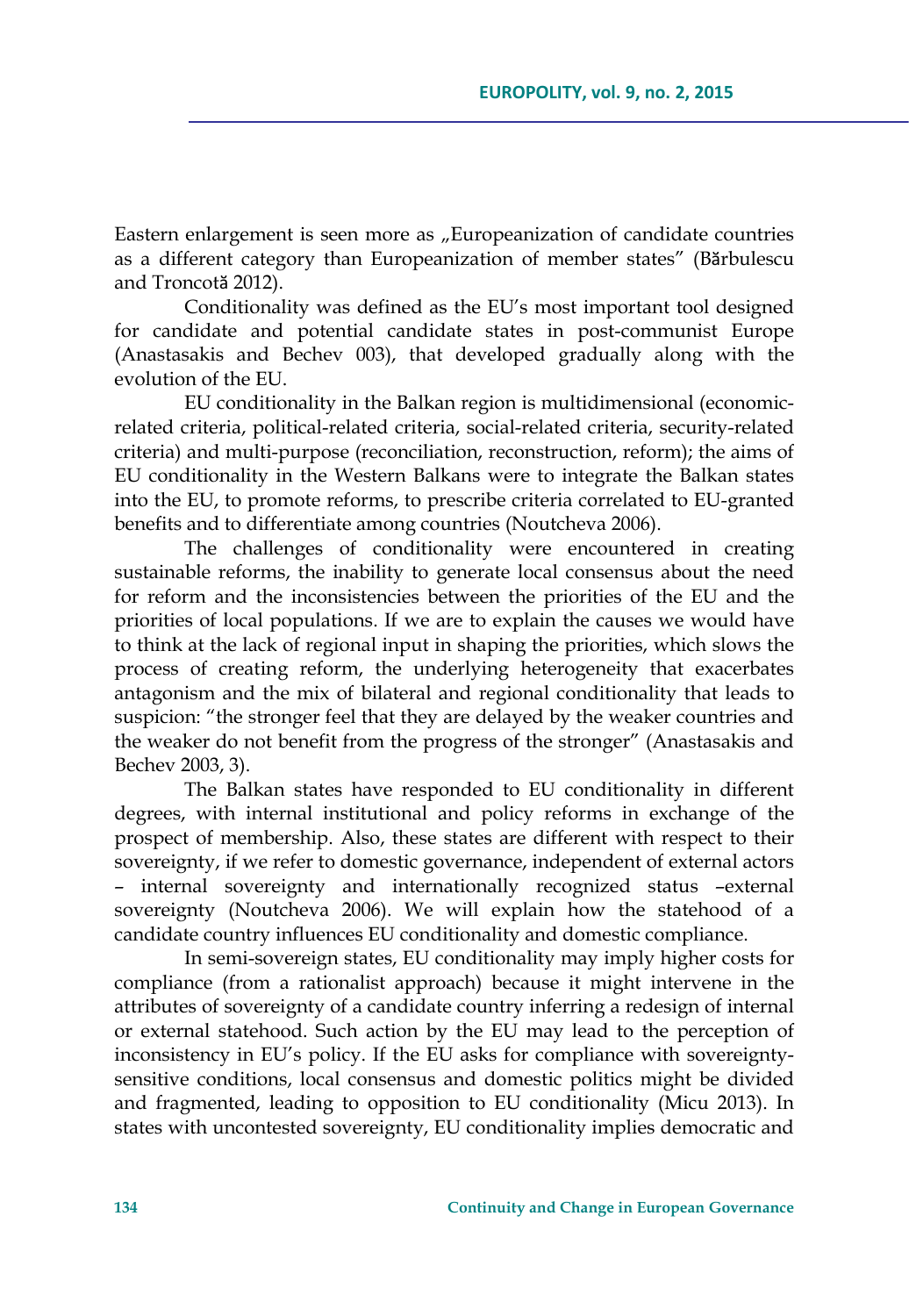economic reforms (Börzel 2011), the EU speaks with one voice decreasing the risk of inconsistency and increasing local consensus that favours domestic and sustainable compliance (Noutcheva 2006). R. D. Putnam argued that leaders have to play at two tables when bargaining for international outcomes, so the compliance decision is influenced both by the inside and the outside (Putnam 1988, 427-460).

When using sovereignty as a variable for analysing the conditionality/compliance dynamic, we refer to the definition given by S. Krasner (1999, 20-25), stating that a state has the exclusive right to control/govern the territory, people, and that a state has a legitimate use of power and the application of international law. S. Krasner focuses on four conceptions of sovereignty in international relations:

- Legal sovereignty states recognize one another as being independent;
- Interdependence sovereignty state sovereignty is eroded by globalisation;
- Domestic sovereignty state authority structures and their legitimate control within the state;
- Westphalian sovereignty states determine their own authority.

Authors like R. O. Keohane refer to sovereignty in terms of gradations along both dimensions – sovereign or non-sovereign (Keohane 2002, 743-765). Some states in the Western Balkans can be characterized as being both internally and externally sovereign – Romania, Bulgaria, Croatia, Albania whilst others show a variation of the degree of sovereignty depreciation, by functioning as international protectorates, having their external sovereignty undermined or their internal sovereignty compromised – Kosovo, Serbia, Montenegro, Bosnia and Herzegovina, Macedonia.

A possible explanation of EU-Balkan relation arises from the neorealist approach, which gives importance to the asymmetry of power resources between the EU and the Balkan countries (Waltz 1979).

When explaining why governments that are appreciated at the international level are voted no matter what is their external compliance record, I. Krastev argued:  $(...)$  , The biggest danger for democracy today is not sudden but rather slow death, meaning a gradual process of erosion and delegitimation that destroys democratic regimes even as their surface institutions remain in place (…). In this 'democracy without politics' scenario, the truly representative character of democracy is hollowed out from within, behind a shell of democratic institutions. This, and not some Southern authoritarian reversion, is the major risk that the Balkans face today" (Krastev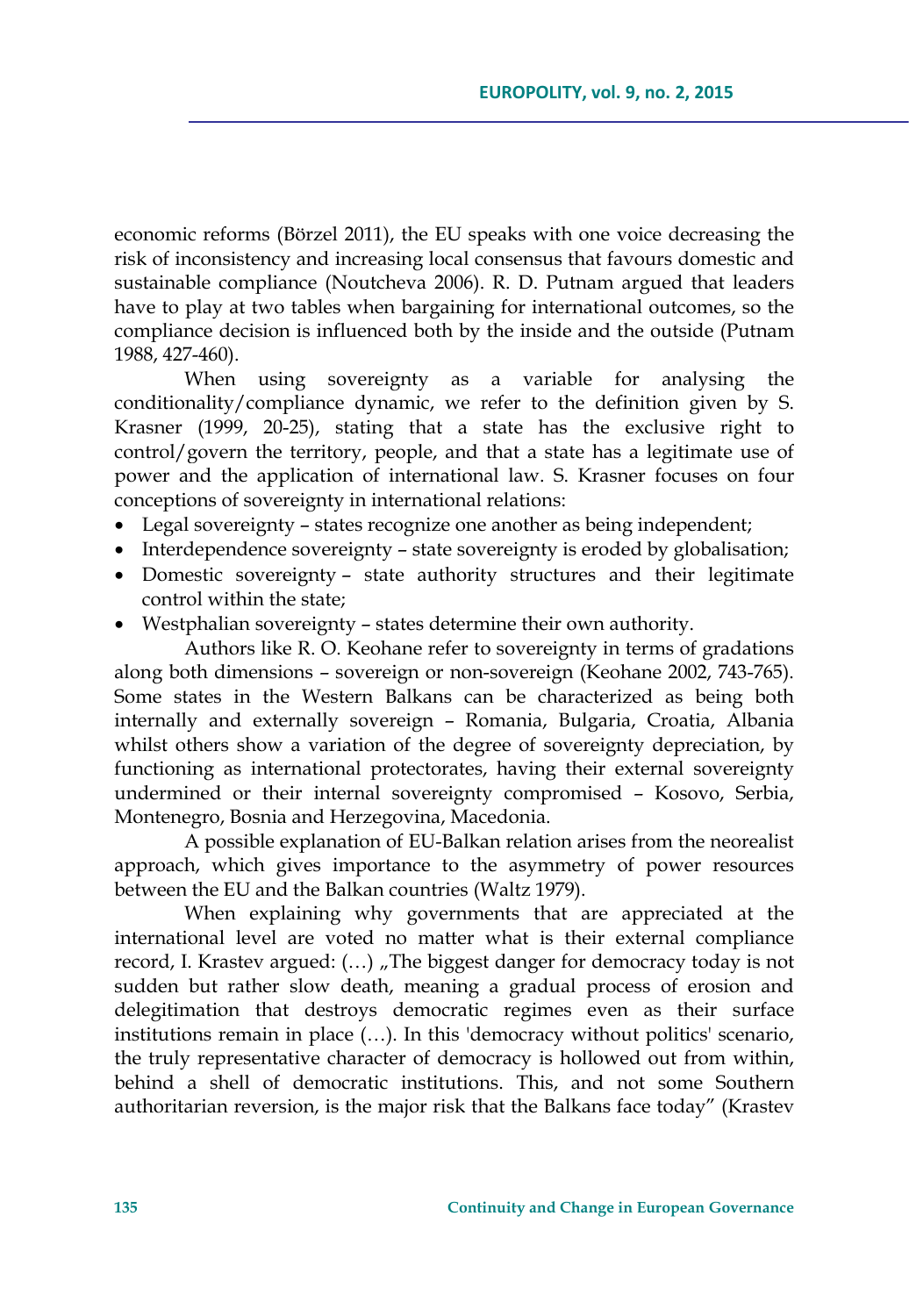2002, 41). Because the European agenda overwhelmed the domestic one, the political elites neglected the priorities of the society and this "led to a crisis of internal instability of Balkan political regimes" (Noutcheva 2006) and also generated a lack of popular trust in the democratic state institutions and the political parties.

But the state – society relationship cannot be the only responsible element; the new political class and the public perception also play an important role.

Regarding the motives driving the Balkan states' compliance, we can exemplify the two options developed by G. J. Ikenberry and C. A. Kupchan (Ikenberry and Kupchan 1990, 283-315) with concrete cases. External inducement/compliance through imposition is generated by direct intervention of an external actor, while internal reconstruction/compliance through voluntary action is the result of incentives offered by the EU. In states with uncontested sovereignty, the outcomes of EU conditionality are decided by internal political actors and internal political processes. In states with contested/constrained sovereignty, compliance is generated both by direct imposition and domestic choices.

Another interesting differentiation between the mechanisms ensuring compliance is made in respect with the relation between conditionality and socialization (Ikenberry and Kupchan 1990, 283-315). The outcomes of socialization-driven compliance are considered to be sustainable in time because changes occur as a result of beliefs change; political actors comply due to the legitimacy of EU demands, even if it is against their interest, so socialization is enough to modify actors' beliefs. If political actors consider EU demands similar to their interests, but the legitimacy of EU demands is low, their outcome is called conditionality-driven compliance (Noutcheva 2006). Conditionality and socialization reinforce each other when they are complementary and the benefits compensate the high short-term costs, in a situation than can be defined as genuine compliance. The last option is called fake compliance, when the legitimacy of EU demands is low, the short-term costs are high and the long-term outcome is doubtful (in their view) The differences appear in the process of implementation. However, all these options are desirable instead of non-compliance that implies the highest costs.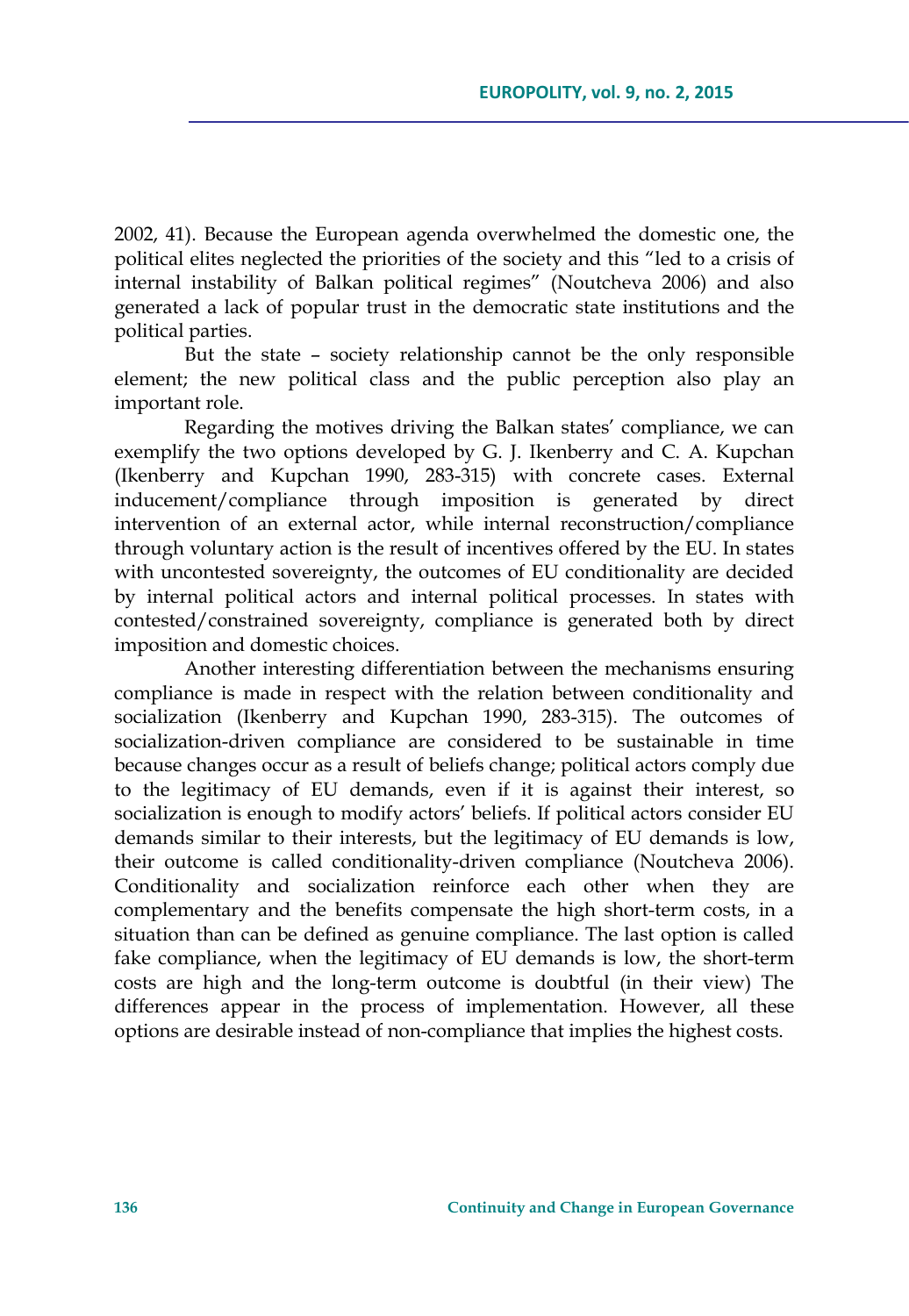# **5. A COMPARATIVE APPROACH: BiH – Bulgaria**

### *Conditionality in Bulgaria*

Even if it was intended or not, a consequence of applying EU conditionality in Eastern and Central Europe was the differentiation between the countries there. The EU created one framework to manage relations with all aspiring states, but it also used bilateral ties. This envisaged the actual speed and support for reforms, but also the West's heterogeneous strategic interests in these states. Poland, Hungary and Czechoslovakia were considered better prepared for integration (Woodward 1995, 150) due to their major commitment to democratization and economic reform. Bulgaria and Romania were considered "less promising and with much less political and economic capacity for reform" (Anastasakis and Bechev 2003).

We will continue this section of the paper with a review of the European road of Bulgaria<sup>1</sup>. The cases of Bulgaria and Romania are especially interesting due to the fact that these countries were part of the "laggard group before they were exposed to EU conditionality from the late 1990s on" (Ahrens and Zweynert 2012, 291-307) and afterwards they continued the reforms. In 1993 the European Agreements were signed and in 1999 at the Helsinki Council the decision to open accession talks was taken (also due to political considerations in the aftermath of the Kosovo crisis). The requirements were defined by the Copenhagen criteria (1993), which refer to the political (democracy, rule of law, human rights, minorities), economic and legislative alignment. Among the benefits these countries were promised were membership in the EU access to funds: SAPARD (agricultural aid), ISPA (regional aid), PHARE (restructuring the economy). In 22 June 2004 the Association Committee meant good progress for the preparation of accession and the need for further reform on judicial structures, fight against political corruption and organized crime, Roma community, etc.

On December 17, 2004, the Brussels European Council confirmed the conclusion of accession negotiations with Bulgaria and the 1<sup>st</sup> of January 2007

<sup>1</sup> All data is available on the official website of the EU http://ec.europa.eu/enlargement/archives/bulgaria/eu\_bulgaria\_relations\_en.htm; http://ec.europa.eu/enlargement/archives/pdf/result\_of\_neg\_final\_council\_version\_st05859\_04 05\_en.pdf.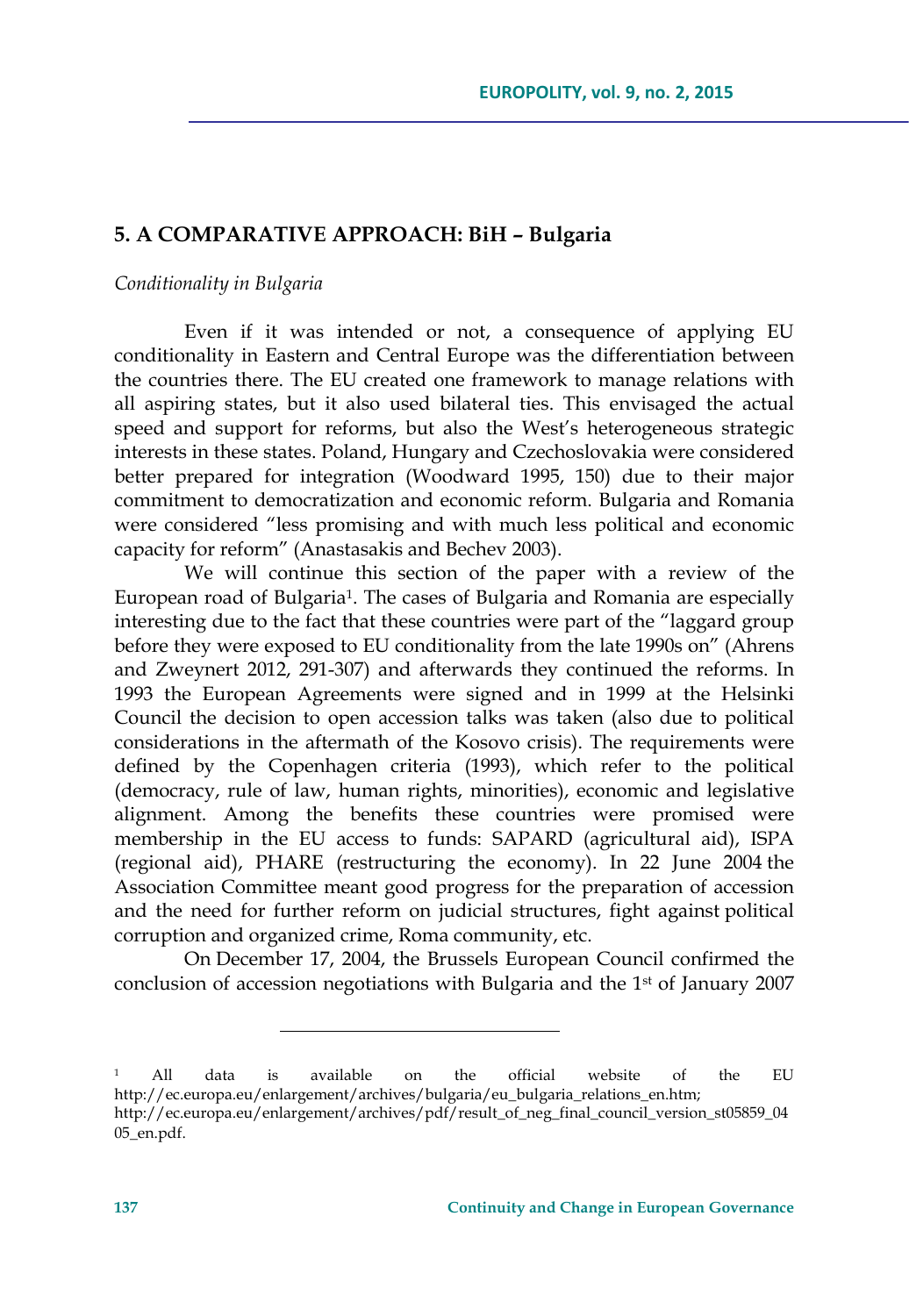was set as date of accession at the Thessaloniki Summit in 2003 and confirmed in Brussels on 18 June 2004; on 25 April 2005 Bulgaria and the EU-25 signed the Treaty of accession. On 26 September 2006 the monitoring report of the European Commission confirmed the entry date as 1 January 2007. To underline the importance of this historic event for the EU, José Manuel Barroso, the President of the Commission at that time said: "The 1 January 2007 is a historic day to celebrate. I congratulate the people and leaders of Bulgaria and Romania for the courage, determination and work in preparing for membership. I thank the people and the leaders of the EU for their vision in supporting this project".

Researchers questioned at that time whether these states were prepared to join the EU or their accession was rather a geopolitical decision. François Frison-Roche from the National Centre for Scientific Research (CNRS) in Paris stated that "The decision for Romania's and Bulgaria's accession was more strategic, more geopolitical in a sense." The author considers that given the regional instability, it was more appropriate to offer the opportunity of membership to these countries and help them "in this new capacity", rather than "letting them become festering wounds", having into consideration the instability and the conflicts of the Western Balkans, which could have had a spill-over effect in the entire region<sup>1</sup>.

Although accession was postponed from 2004 to 2007, EU provided detailed roadmaps and increased levels of funding (Anastasakis and Bechev 2003). That trend seemed to be more promising in the case of Bulgaria, which "advanced more in the negotiation of individual chapters and has a better functioning market economy" (Anastasakis and Bechev 2003, 3). However, Bulgaria (and Romania also) suffered a number of restrictions in the sense that the citizens of these states did not have the same working rights in some older EU members as other EU citizens for the first years of their membership.

In Bulgaria, EU political conditionality did not determine/influence directly the sovereignty of the state in the pre-accession phase. Although the criteria for EU membership involved "pooling of sovereignty" with other states in different policy areas, with competences being transferred to the EU level, the Copenhagen criteria does not undermine the formal aspects of sovereignty of an aspiring state like the case of Bulgaria' pre-accession (Gateva 2010). There were changes in the national institutional structures, but they

<sup>1</sup> http://www.euractiv.com/enlargement/analyst-bulgaria-romanias-eu-acc-news-509933.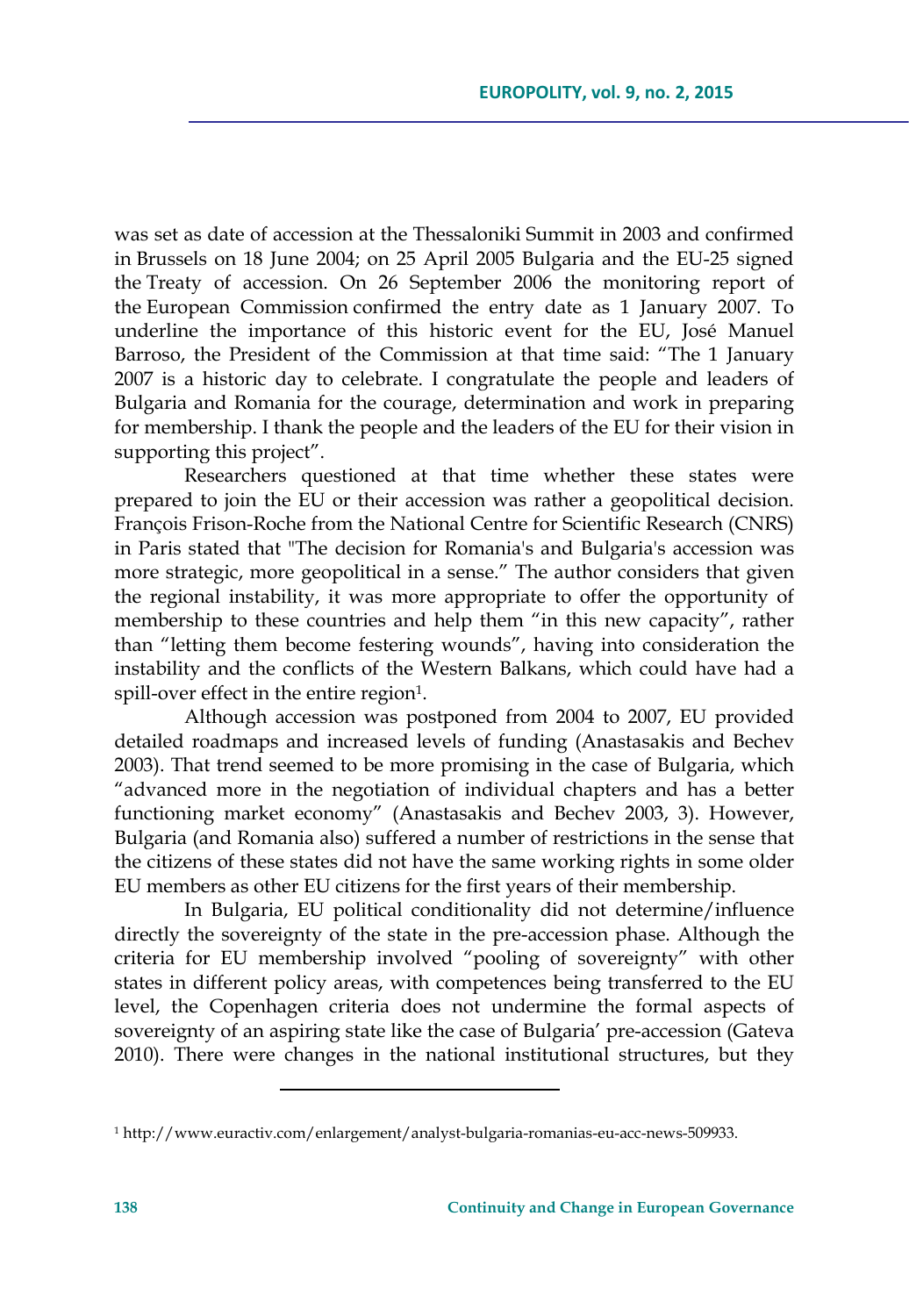were determined by local actors who set the limits to external interference (Spendzharova 2012).

The accession of Bulgaria and Romania completed the EU's historic fifth round of enlargement "peacefully reuniting Western and Eastern Europe after decades of division"1.

### *Conditionality in Bosnia and Herzegovina*

The road of BiH to the EU<sup>2</sup> started in 1997 when the EU Regional Approach for the Western Balkans was adopted with the following requirements: preservation of one common state, respect for democratic principles, human rights, rule of law, protection of minorities, market economy reforms and regional cooperation. The benefits were focused on trade concessions, financial assistance, and economic cooperation. Later on, the reconstruction funds PHARE and OBNOVA were introduced.

After the 1999 Kosovo war, the Stabilization and Association Process (upgrading EU relations with the individual countries) and the multilateral Stability Pact for South-eastern Europe (regional cooperation in politics, economics and security) replaced the Regional Approach. The requirements were: regional cooperation activities, free trade in SEE, democratic and market reforms, respect for human rights, to work for the return of refugees and cooperate with The Hague-based International Criminal Tribunal for Yugoslavia (ICTY), and to build up their capacity in the domain of justice and home affairs (Marsh and Rees 2012). The benefits were asymmetric trade liberalisation, economic and financial assistance as well as budgetary and balance of payments support, assistance for democratisation and civil society, humanitarian aid for refugees and returnees, cooperation in justice and home affairs. The following steps were the Stabilisation and Association Agreement (SAA) negotiations.

Between 2000 and 2006, CARDS (Community Assistance for Reconstruction, Development and Stabilisation) programme replaced OBNOVA and PHARE. In 2000 at Santa Maria Da Feira Council the EU stated

<sup>1</sup> http://europa.eu/rapid/press-release\_IP-06-1900\_en.htm.

<sup>2</sup> All data is available on the EU official website http://ec.europa.eu/enlargement/countries/detailed-country-information/bosniaherzegovina/index\_en.htm.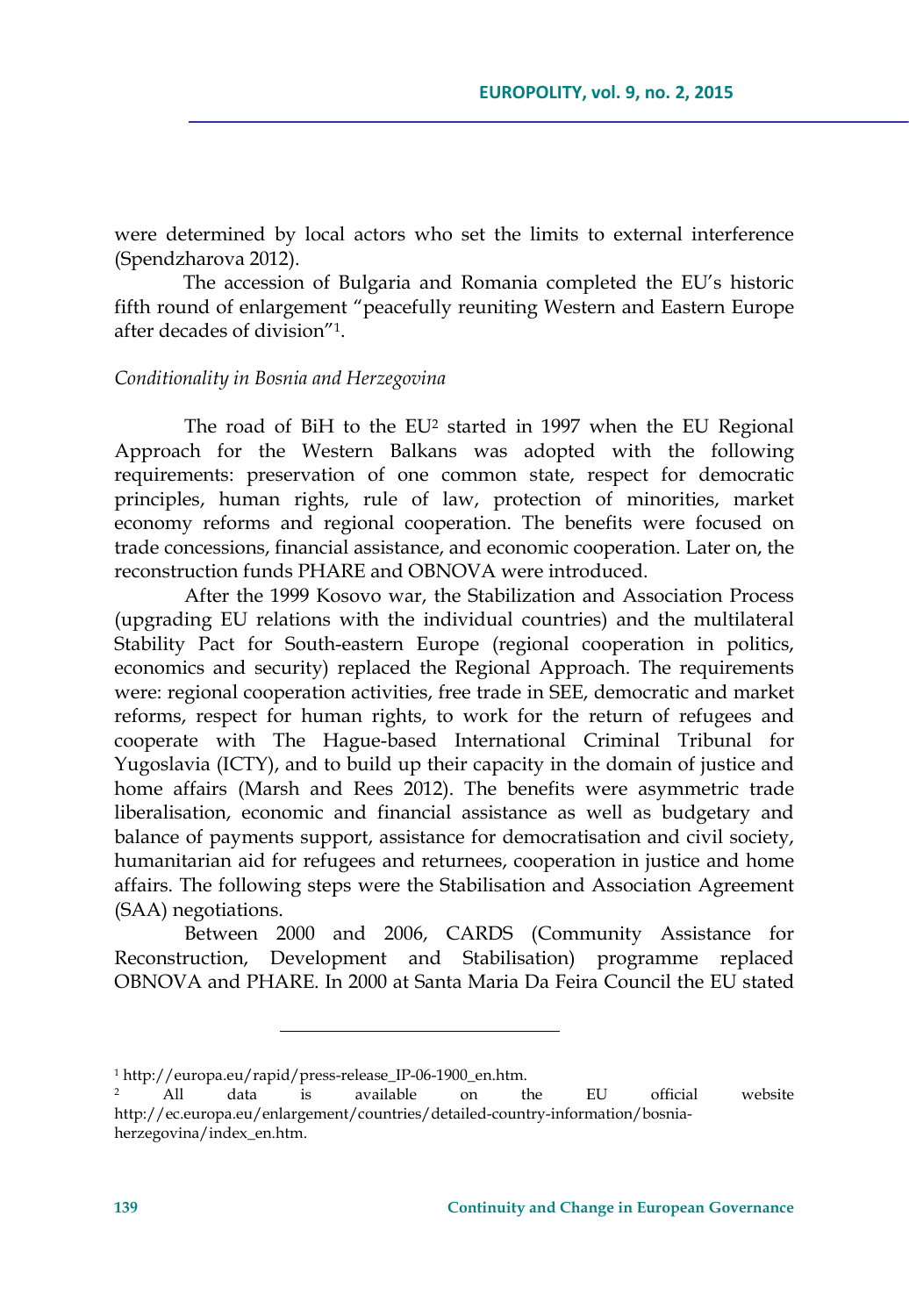that the SAP countries are 'potential candidates'. On 1 June 2015 the SAA was ratified and entered into force (it was signed on 16 June 2008).

The EU intervened in the post-war state-building process and offered incentives in exchange for strengthening the central level of government as "a pre-requisite for integration in the EU" (Noutcheva 2006). The EU reforms demanded as conditions for establishing contractual relations with BiH have, in essence, linked the membership perspective to changes in the internal statehood structure of BiH.

Although the Dayton Agreements<sup>1</sup> ensure "the sovereignty, territorial integrity and political independence of Bosnia and Herzegovina in accordance with international law", there are local actors like Republika Srpska<sup>2</sup> who deny the common state, the internationally – legally recognized – sovereignty of the state. The EU conditionality – for a united state - represents a deterrent against local claims for altering the status quo.

The power relation between the two components of BiH<sup>3</sup> is influenced indirectly by the EU common state conditionality if we bear in mind the fact that the Dayton Agreement developed a decentralized state "with a high degree of ethnic institutionalization at the expense of governance effectiveness" (Noutcheva 2006). Only narrow areas of competences are assigned to the common state level $4$  and a wide amount of governmental attributes<sup>5</sup> is assigned to the entities.

The EU did not request directly the BiH institutions to strengthen the common state attributes, but it manifested its disappointment with the functioning of the Dayton arrangements ("from a perspective of European integration, it is difficult to argue that the current constitutional order is optimal", European Commission 2003, 6) and insisted on "passing state-level legislation and strengthening the state-level institutions in all spheres of reform" (Noutcheva 2006).

<u> 1989 - Johann Barn, mars eta inperiodo</u>

<sup>1</sup> http://peacemaker.un.org/sites/peacemaker.un.org/files/BA\_951121\_DaytonAgreement.pdf. 2 Administrative entity in Bosnia and Herzegovina.

<sup>3</sup> Federation of Bosnia and Herzegovina and Republika Srpska.

<sup>4</sup> Foreign policy, foreign trade policy, customs policy, monetary policy, immigration, refugee and asylum policy, international and inter-entity criminal law enforcement, establishment and operation of common and international communications facilities, regulation of inter-entity transport, and air traffic control.

<sup>&</sup>lt;sup>5</sup> All other competences are the exclusive prerogative of the entities.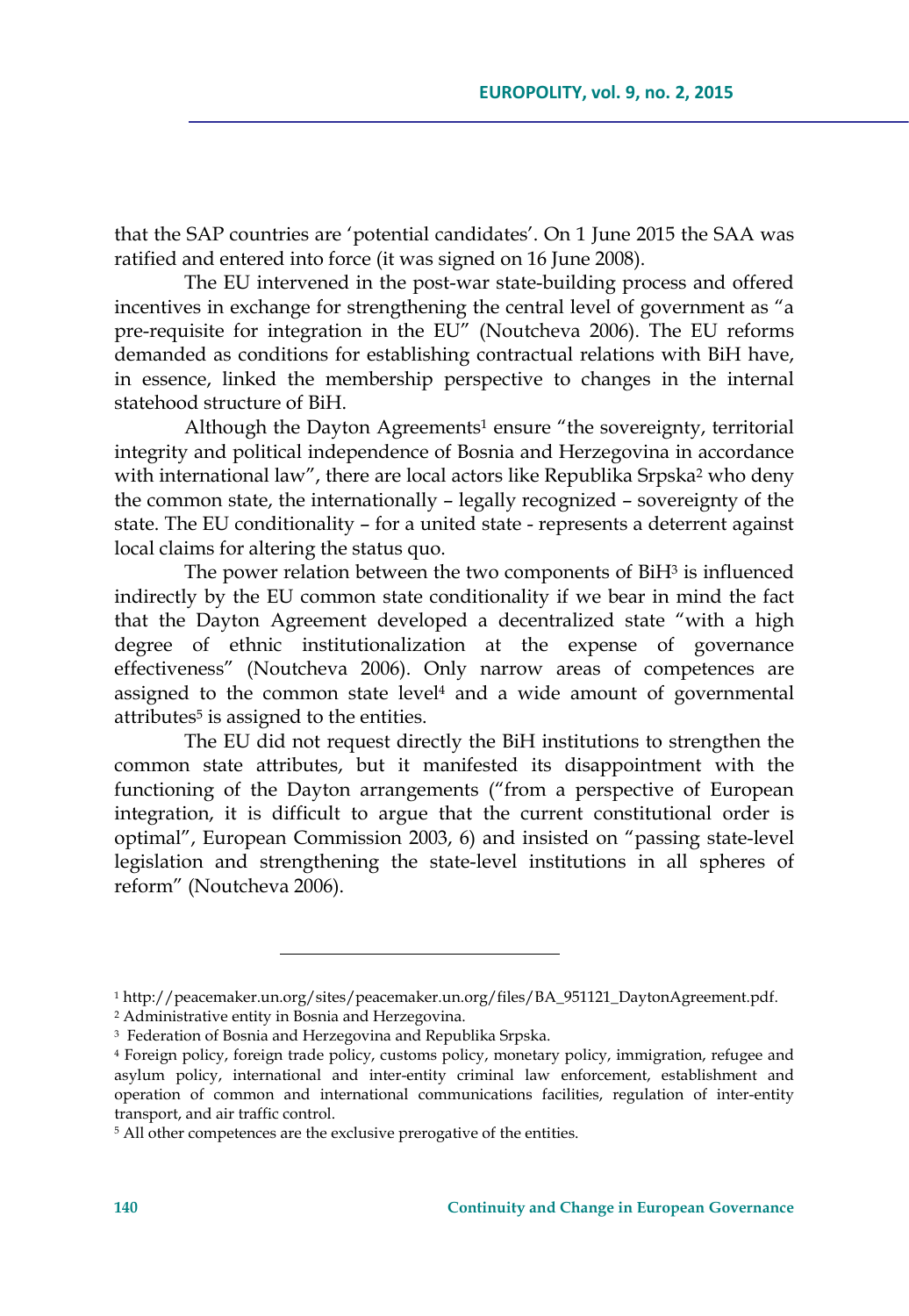For example, the principles for police reform for which the Commission recommended strengthening of the state-level competences in the state are: "1) exclusive police competence at the BiH level, but operational control at the local level; 2) police areas drawn up on the grounds of operational efficiency, not political control; and 3) no political interference in policing" (High Representative 2005).

In BiH, the EU political conditionality has been intrusive in the sense that it has requested "a redefinition of the relationship between the entities and the state" (Noutcheva 2006) and as a consequence it influenced directly the internal sovereignty of the state, without denying the fact that it contributed to the stability of the region (European Commission 2012, 2).

The state structure needs local/domestic forces to create it, whereas in BiH the federal solution/the new constitutional order was either imposed or suggested by an external actor (not initiated after consultations with the public or proposals from the public). The fact that the institutions did not assume the solution (that proved their incapacity to identify solutions for the communities) favours a negative attitude of the population in accepting the constitutional order. The fact that institutions are not able to provide solutions for the communities according to their identities and cultural particularities proves that first there must be identified the political communities, the identities assumed by the actors and then create the institutions. As M. Troncota argues, identity triggers forces of institutions. Instead of starting from these identities, the external actors imposed a new statehood (Troncota 2010).

|            | <b>Bulgaria</b>                                                | <b>BiH</b>                                                                                                                                                                 |  |
|------------|----------------------------------------------------------------|----------------------------------------------------------------------------------------------------------------------------------------------------------------------------|--|
| Aim        | membership                                                     | reconciliation, reconstruction and reform                                                                                                                                  |  |
| Conditions | improvement<br>of the state of<br>democracy and<br>rule of law | State-building/ particular constitutional changes                                                                                                                          |  |
|            | stimulate<br>reforms                                           | preservation of one common state                                                                                                                                           |  |
|            |                                                                | a change in the internal balance of power between the central<br>government and the two constituent entities - the Republika<br>Srpska (RS) and the Bosno-Croat Federation |  |
| Conclusion | no direct<br>impact on the<br>sovereignty                      | affect the state of sovereignty<br>more demanding                                                                                                                          |  |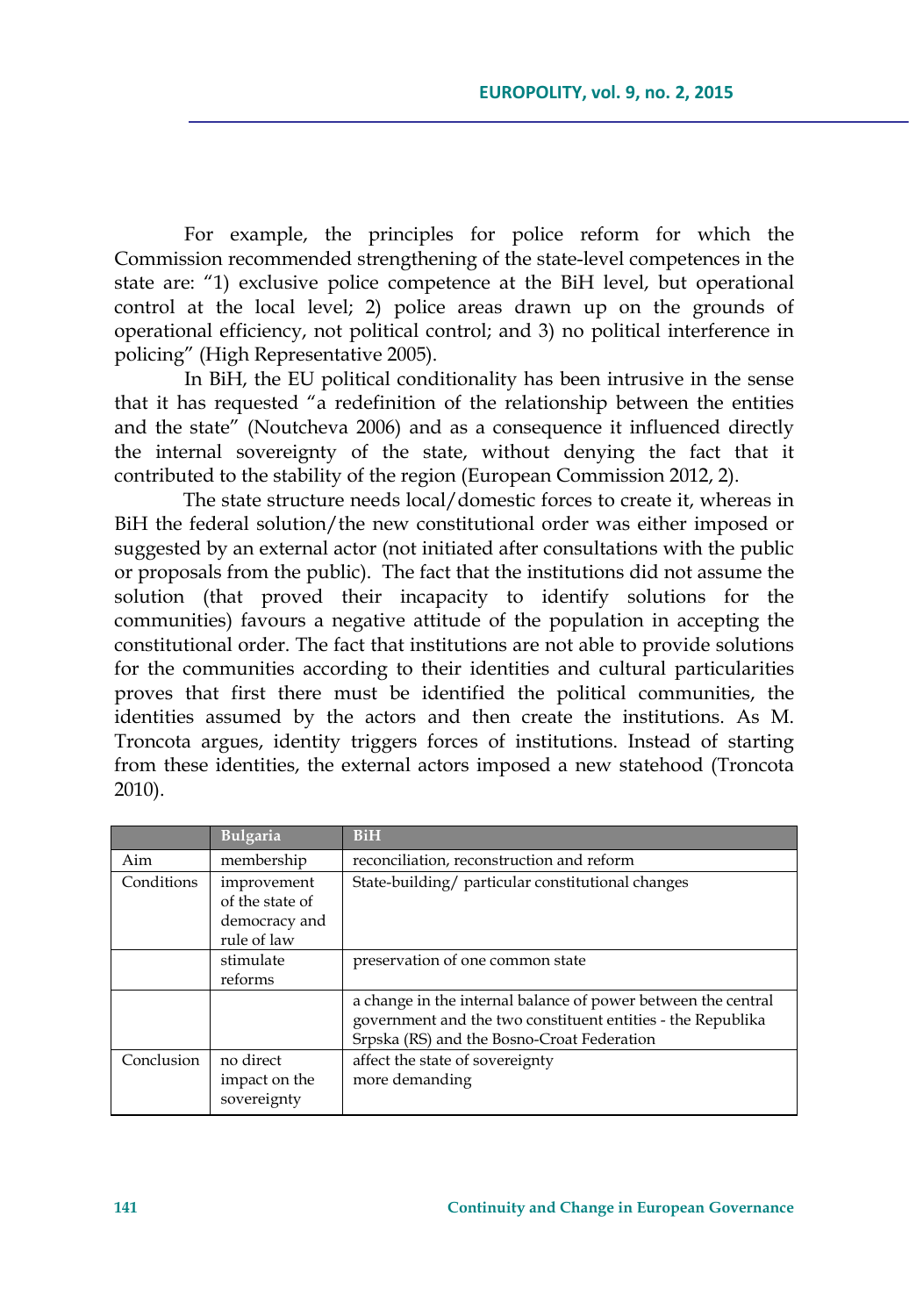# **6. CONCLUSIONS**

The EU has applied distinct levels of pressure on states in the region. The EU conditionality for BiH is more demanding than the Copenhagen criteria and conditionality in the Western Balkans had specific security objectives as the main objective was to preserve the integrity of those states and to prevent their disintegration. In other words, "the EU's enlargement policy is a political project translated in the technocratic language of conditionality" (Troncotӑ 2013).

In BiH, the EU submitted to the authorities a very specific list of criteria and did not allow them for much manoeuvring space, a situation that built a sense of direction for compliance measures, but also generated blockages in the political process. The objective of EU conditionality was to generate consensus on reforms in a much divided society that did not have a common understanding of the local reform agenda.

From the EU perspective, the initial semi-protectorate status of BiH made them influence the institutional structure of the country. As many authors underlined and as previously proved, the EU has applied different level of pressure on domestic actors in the cases of Bulgaria and BiH. Because the EU criteria influences and even substitutes for sovereign decisions of Balkan states regarding the structure of the states, the costs of compliance with EU conditionality are higher (Anastasakis and Bechev 2003). The EU politics of conditionality may generate increased compliance costs because it may interfere in the sovereignty of a candidate - "suggesting a redefinition of internal statehood structures" (Noutcheva 2006).

This is also related to the "misfit model" (Cowles, Caporaso and Risse 2001, 1-20) which states that 'divergence' or 'convergence' depends on the level of adaptation among aspiring states, which can be understood by the level of consonance that exists between the domestic and European criteria.

We also noticed a deficit of commitment on both sides: the EU has a heterogeneous position regarding its offer to the Western Balkans. Support for the EU in the Balkan governments does not generate a consistent trend for sustainable reforms as a route to membership.

There are numerous difficulties in applying conditionality in the Western Balkans: differentiation and regional antagonism, the unsustainability of the reform process, priorities and the lack of regional input,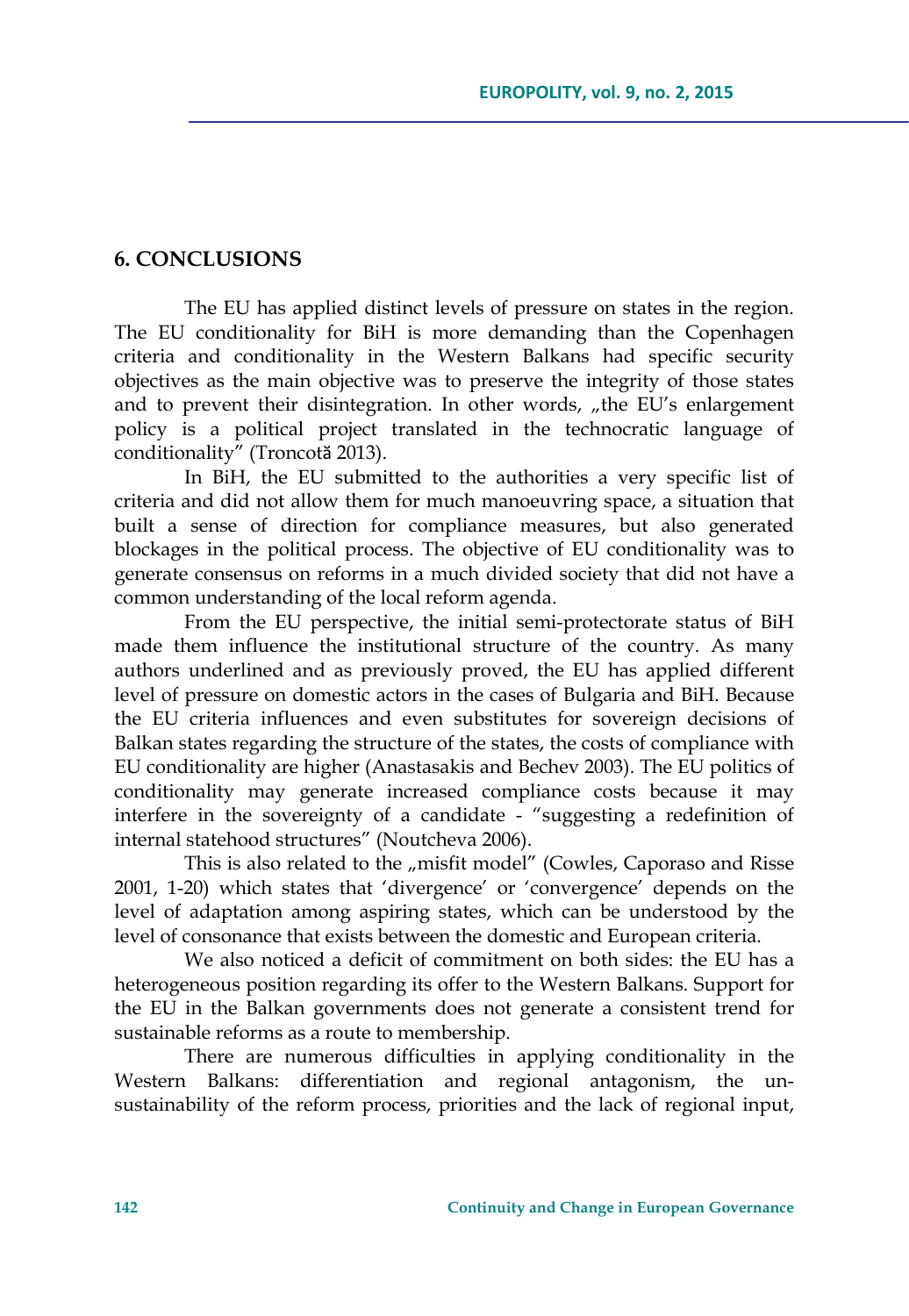internally divided states, rough neighbourhoods, ethnic conflicts, the consequences of war crimes (Anastasakis and Bechev 2003).

### **REFERENCES**

- Ahrens, A. and J. Zweynert. 2012. Conditionality or specificity? Bulgaria and Romania's economic transition performance in comparative perspective, *Post-Communist Economies* 24: 291-307, http://www.tandfonline.com/doi/ref/10.1080/14631377.2012.675160.
- Anastasakis, O. and D. Bechev. 2003. *EU Conditionality in South East Europe: Bringing Commitment to the Process*, South East European Studies Programme, European Studies Centre, St Antony's College, University of Oxford. http://www.epus.rs/sr/aktivnosti/konferencije/solun/pdf/ostala/conditio.pdf.
- Bărbulescu, I.G. and D. Repan (eds.). 2009. *Dictionar explicativ trilingv al Uniunii Europene*. Iaşi: Polirom.
- Bărbulescu, I.G. and M. Troncotă. 2012. The Ambivalent Role of the EU in the Western Balkans - Limited Europeanisation between Formal Promises and Practical Constraints. The Case of Bosnia-Herzegovina, *Romanian Journal of European Affairs*, 12:1 (March).
- Borzel, T. 2011. When Europeanization hits limited statehood, *KFG working paper*, no. 30, (September),http://www.polsoz.fu-
- berlin.de/en/v/transformeurope/publications/working\_paper/wp/wp30/.
- Cowles, M., J. Caporaso and T. Risse. 2001. Europeanization and Domestic Change: Introduction. In Cowles, M. G., J. Caporaso and T. Risse (eds.), *Transforming Europe: Europeanization and Domestic Change*. Ithaca, NY: Cornell University Press.
- Doran, C. F. Power Cycle Theory of Systems Structure and Stability, http://paperroom.ipsa.org/papers/paper\_1370.pdf.
- Fearon, J. 2008. Conflict-Prone Societies, Defining Ethnicity and Reforming the United Nations Security Council, September 24, http://www.theory-talks.org/2008/09/theory-talk-18.html.
- Gateva, E. 2010. Post-Accession Conditionality Support Instrument for Continuous Pressure?, *KFG Working Paper Series*, No. 18, October, "The Transformative Power of Europe", Freie Universität Berlin.
- Hay, C. 2006. Constructivist Institutionalism. In *The Oxford Handbook of Political Institutions*, Rhodes, R.A.W., S. Binder and B. Rockman (eds.). Oxford: Oxford University Press, 255-287.
- Ikenberry, J.G. and C.A. Kupchan. 1990. Socialization and Hegemonic Power, *International Organization,* 44: 283-315.
- Jackson, P. 2011. IR as a Science, IR as a Vocation, and IR as a Hard Board, November 17, http://www.theory-talks.org/2011/11/theory-talk-44.html.
- Keohane, R.O. 2002. Ironies of Sovereignty: The European Union and the United States, *Journal of Common Market Studies* 40: 4.
- Knaus, G. and F. Martin. 2003. Travails of the European Raj, *Journal of Democracy* 14: 3.
- Krasner, S. 1999. *Sovereignty: Organized Hypocrisy*. Princeton: Princeton University Press.
- Krastev, I. 2002. The Balkans: Democracy without Choices, *Journal of Democracy*, 13:3.
- Layne, C. 2011. *The Peace of Illusions: American Grand Strategy from 1940 to the Present*  (Romanian translation). Iaşi: Polirom.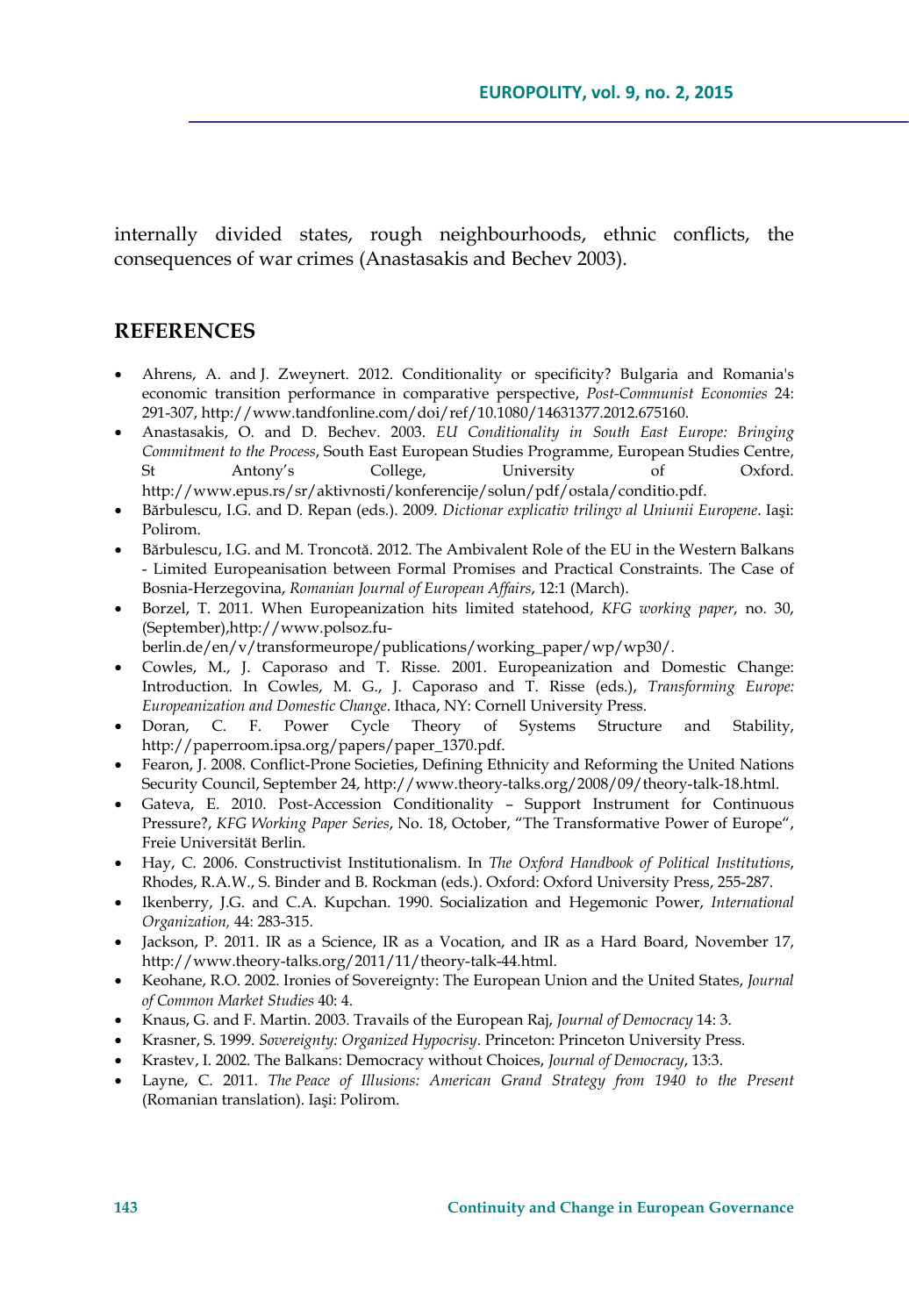- Linden, R.H. Liberalization and Foreign Policy in Eastern Europe in *Liberalization and Foreign Policy*, M. Kahler (ed.), http://bdi.mfa.government.bg/info/Module%2001%20- %20Institucionalna%20ramka%20na%20vanshnata%20politika/dopalnitelna%20literatura/Lib eralization%20and%20Foreign%20Policy.html.
- Levkovska, L. and T.F. Shane. 2011. Constructivist Approach to Western Balkans' Contribution Towards Peace and Stability http://www.analyticalmk.com/files/2011/01/1.pdf.
- Marsh, S. and W. Rees, *The European Union in the Security of Europe. From Cold War to Terror War*, London and New York, Routledge, 2012.
- Micu, Gabriel. 2013. State sovereignty in the context of European construction, *Law Series XII*. Titu Maiorescu University Law Review.
- Modelski, G. 1978. *The long cycle of Global Politics and The Nation State*, CSSH.
- Modelski, G. 1987. *Long Cycles in World Politics.* London: Macmillan*.*
- Moravcsik, A. 1997. Taking Preferences Seriously: A Liberal Theory of International Politics, *International Organization* 51: 513–53.
- Noutcheva, G. 2006. EU Conditionality and Balkan Compliance: Does Sovereignty Matter? http://d-scholarship.pitt.edu/7279/.
- Oproiu, M. 2015. Crafting a Wider Strategy for Conflict Management in the Neighbourhood? A Comparative Perspective on the European Union's Civilian Missions in Georgia and Kosovo" *Romanian Journal of European Affairs* 15: 2 (June).
- Organski*,* A. F. K. 1968. *World Politics,* 2d ed. New York: Knopf.
- Putnam, R.D. 1988. Diplomacy and Domestic Politics: The Logic of Two-Level Games *International Organization* 42: 427-60.
- Secareş, V. (coord.). 2014. *NATO and the Global Structure of Security: The Future of Partnerships*. Bucureşti: Tritonic.
- Soare, S.R. 2013. Transition of power. In *Contemporary International Relations*, D. Biro (ed.). Iaşi: Polirom.
- Spendzharova, A.B. 2012. Catching Up? Consolidating Liberal Democracy in Bulgaria and Romania after EU Accession, *West European Politics* 35: 1.
- Troncotă, M. 2013. Abstract and Executive Summary of Ph.D. Thesis *A Discursive Institutionalist Analysis on the Europeanization of Bosnia and Herzegovina (2003-2011)***.**
- Troncotă, M. 2010. Bosnia Herzegovina, the Political Space of In-Betweenness A Constructivist Analysis of Identities and Institutions during Europeanization, http://www.drcsummerschool.eu/.
- Wallerstein, Immanuel. 2012. *The Modern World*-*System*, vol. I-IV, Berkely: University of California Press.
- Waltz. Kenneth. 1979. *Theory of International Politics*. New York: McGraw-Hill.
- Woodward, Susan. 1995. *The Balkan Tragedy; Chaos and Dissolution after the Cold War*. Washington: The Brookings Institute.

#### **Other sources**

- http://ec.europa.eu/enlargement/countries/detailed-country-information/bosniaherzegovina/index\_en.htm
- http://peacemaker.un.org/sites/peacemaker.un.org/files/BA\_951121\_DaytonAgreement.pdf
- http://www.epus.rs/sr/aktivnosti/konferencije/solun/pdf/ostala/conditio.pdf
- http://www.epus.rs/sr/aktivnosti/konferencije/solun/pdf/ostala/conditio.pdf
- http://ec.europa.eu/enlargement/archives/bulgaria/eu\_bulgaria\_relations\_en.htm